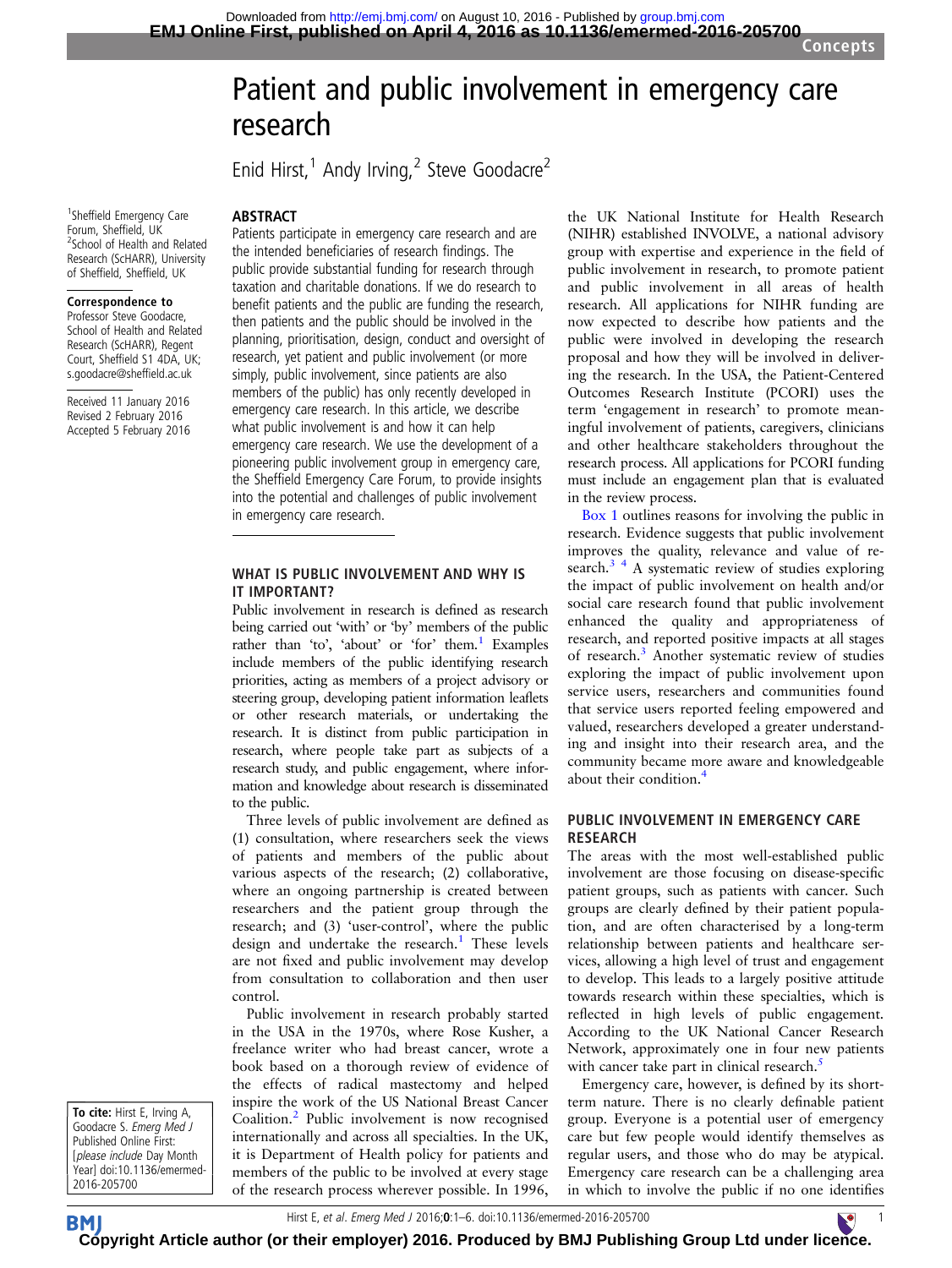# <span id="page-1-0"></span>Box 1 Reasons for involving the public in research

Democratic principles

- ▶ People who are affected by research have a right to have a say in what and how publicly funded research is undertaken Providing a different perspective
- ▸ Members of the public might have personal knowledge and experience of the research topic

Improving the quality of the research

▸ Public involvement can make language and content more accessible and appropriate, ensure that methods are acceptable, ensure that outcomes are measured that are relevant to the public and increase participation in research Improving the relevance of the research

▶ Public involvement can identify a wider set of research topics, suggest ideas for new research areas, ensure that research is focused on the public's interests, ensure that resources are used efficiently and help to clarify the research

Adapted from INVOLVE Briefing note three: Why involve members of the public in research?<sup>1</sup>

themselves as potential beneficiaries of such research. This may be reflected in the levels of engagement with clinical research and failure of emergency care trials to fulfil their recruitment targets.<sup>[6](#page-5-0)</sup> Emergency care faces many challenges that may present a barrier to successful completion of valid and relevant research.[7](#page-5-0) Public involvement can help to address these barriers and ensure that emergency care research is ethical, practical and acceptable to patients, but first we need to develop a public involvement group.

#### THE SHEFFIELD EMERGENCY CARE FORUM

The Sheffield Emergency Care Forum is a public involvement group that represents patients and the public in emergency care research in Sheffield and across the UK. It has 16 members and holds quarterly meetings to discuss new research proposals and review ongoing research. It has provided public involvement for a number of major evaluations in emergency care in the UK and provides advice to medical students undertaking research degrees and PhD students. It also provides opportunities for medical students and ambulance service personnel to learn about public involvement.

#### Development

The founding members of Sheffield Emergency Care Forum were formerly part of the Sheffield Community Health Council, Patient Forum and Sheffield Healthwatch. Through informal contacts with the School of Health and Related Research (ScHARR) in Sheffield, the founding members were asked to provide public representation to the UWAIT study of UK ED waiting times.<sup>[8](#page-5-0)</sup> This led to the founding members providing public representation for other projects, such as the ESCAPE multicentre trial of chest pain units,<sup>[9](#page-5-0)</sup> the National Evaluation of Emergency Care Practitioners schemes trial of emergency care practitioners<sup>[10](#page-5-0)</sup> and evaluation of the National Infarct Angioplasty Pilots.<sup>[11](#page-5-0)</sup> In 2010, the two founding members were joined by three more members and a formal public involvement group was created. The forum was officially launched at a public event and the first formal meeting of the group was on 30 April 2010. Since then the forum has provided public involvement as a formally constituted group.

The founding members of Sheffield Emergency Care Forum were a health service research assistant who was nearing retirement and a retired primary school science coordinator. They were already involved as public contributors to healthcare organisations when emergency care researchers in Sheffield asked them to provide public involvement to their projects. More recent members have been recruited because they, their partners or other family members had received emergency care and they wanted to contribute to research aimed at improving emergency care. In many cases, the forum member was a woman whose husband needed emergency care and their interest grew out of their role as a carer. As a consequence, the forum has a large number of women who are retired or working part time.

[Table 1](#page-2-0) summarises the main projects that the forum has been involved in and shows how the role of the group has developed. Public involvement was initially mainly limited to reviewing patient or public facing research materials and participating in a steering or advisory committee. It has increased over time and now includes active involvement in the design of the research, involvement in project management groups, co-design and co-facilitation of research events, involvement in analysis and interpretation of findings and dissemination of research findings to the public. Recognition of the role of public representatives has also increased. Initially public representatives were acknowledged in reports or included in group authorship as members of a steering or advisory committee. Increasingly they are being recognised as coauthors of publications and co-presenters at conferences.

The forum now has a website with information about the projects undertaken and top tips for researchers [\(http://www.](http://www.secf.org.uk) [secf.org.uk\)](http://www.secf.org.uk). It has hosted public meetings to disseminate the findings of projects and discuss general issues in emergency care research. It has also supported the development of research careers by providing advice to medical students, doctoral students and researchers undertaking educational projects.

## What does the forum offer?

[Box 2](#page-3-0) outlines the services provided by the forum. Many of the services are provided in response to specific requests from researchers but the forum is now actively engaged in promoting research in emergency care and developing research ideas. The main aims of the forum are to improve the provision of emergency care, to provide a patient perspective and to look after the interests of patients during the research process. These aims are achieved by motivated and experienced members providing the services outlined.

[Boxes 3](#page-4-0) and [4](#page-4-0) describe two case studies. These show how public involvement through the forum helped to deliver major research projects.

## **Challenges**

The forum has faced a number of challenges:

- ▸ Funding: members are volunteers but costs are incurred by travel, meetings and clerical support. Furthermore, public representatives should be remunerated for time spent in research meetings. The forum receives support from research grants but lacks recurrent funding. It therefore relies upon successful research applications including subsistence costs to cover public involvement.
- ▸ Knowledge of research methods: public representatives should not be expected to have research expertise, but some knowledge and understanding can help with involvement and make the process more rewarding. Members of the forum have benefitted from training courses provided by the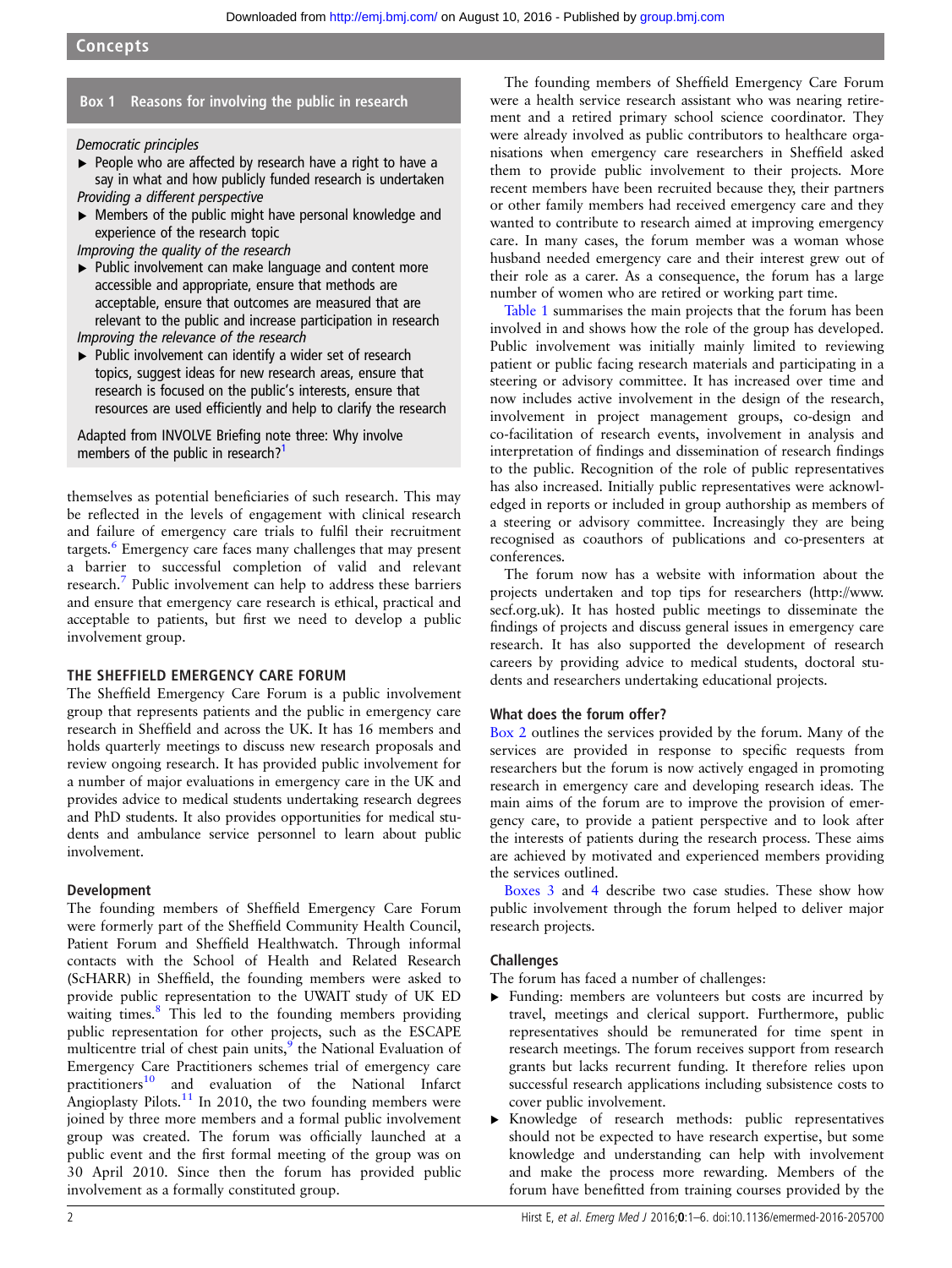<span id="page-2-0"></span>

| Date               | Project                                                                                                                                                                        | <b>Funding</b>                                         | Patient and public involvement                                                                                                                                                                                                         | PPI recognition                                                                                                                                                           |
|--------------------|--------------------------------------------------------------------------------------------------------------------------------------------------------------------------------|--------------------------------------------------------|----------------------------------------------------------------------------------------------------------------------------------------------------------------------------------------------------------------------------------------|---------------------------------------------------------------------------------------------------------------------------------------------------------------------------|
| 07/2003 to 01/2007 | UWAIT: What are the organisational factors that influence<br>waiting times in emergency departments?<br>http://www.nets.nihr.ac.uk/projects/hsdr/081310049                     | NIHR Health Service and Delivery<br>Research Programme | Reviewing research materials<br>Member of steering/advisory group<br>Shadowing/observing data collection<br>Contributing to the reporting of the research<br>Dissemination of research findings                                        | Representative acknowledged in published report <sup>8</sup>                                                                                                              |
| 01/2004 to 08/2007 | ESCAPE: multicentre evaluation of chest pain units in the NHS<br>http://www.nets.nihr.ac.uk/projects/hsdr/081304041                                                            | NIHR Health Service and Delivery<br>Research Programme | Member of steering/advisory group<br>Developing participant information resources                                                                                                                                                      | Representative named in group authorship <sup>9</sup>                                                                                                                     |
| 09/2005 to 07/2009 | NEECaP: National Evaluation of Emergency Care Practitioners<br>schemes<br>http://www.nets.nihr.ac.uk/projects/hsdr/08151998                                                    | NIHR Health Service and Delivery<br>Research Programme | Member of steering/advisory group<br>Developing participant information resource                                                                                                                                                       | Representative acknowledged in published report <sup>10</sup>                                                                                                             |
| 02/2006 to 09/2008 | NIAP: evaluation of the National Infarct Angioplasty Pilots<br>http://www.nets.nihr.ac.uk/projects/hsdr/081604120                                                              | NIHR Health Service and Delivery<br>Research Programme | Member of steering/advisory group<br>Organising stakeholder group<br>Developing participant information resources<br>Dissemination of research findings<br>Presentation at public meeting                                              | Representative acknowledged in published report <sup>11</sup>                                                                                                             |
| 11/2006 to 09/2011 | DAVROS: Development and Validation of Risk-adjusted<br>Outcomes for Systems of emergency care<br>https://www.shef.ac.uk/scharr/sections/hsr/emris/davros                       | Medical Research Council                               | Member of steering/advisory group<br>Developing participant information resources<br>Presentation at public meeting                                                                                                                    | Representatives named in group authorship <sup>12</sup>                                                                                                                   |
| 04/2007 to 05/2011 | RATPAC: Randomised Assessment of Treatment using Panel<br>Assay of Cardiac markers<br>http://www.nets.nihr.ac.uk/projects/hta/0630219                                          | NIHR Health Technology Assessment<br>Programme         | Design of the research<br>Organising stakeholder group<br>Member of steering/advisory group<br>Developing participant information resources                                                                                            | Representative named in group authorship <sup>13</sup>                                                                                                                    |
| 08/2008 to 12/2013 | EDIT: National Evaluation of Junior Doctor Training in<br>Emergency Departmentshttp://www.nets.nihr.ac.uk/projects/<br>hsdr/081819221                                          | NIHR Health Service and Delivery<br>Research Programme | Design of the research<br>Member of steering/advisory group                                                                                                                                                                            | Representative acknowledged in published report <sup>14</sup>                                                                                                             |
| 10/2009 to 10/2010 | PAINTED1: pandemic influenza triage in the emergency<br>department<br>http://www.nets.nihr.ac.uk/projects/hta/098466                                                           | NIHR Health Technology Assessment<br>Programme         | Design of the research<br>Member of steering/advisory group<br>Developing participant information resources<br>Contributing to the reporting of the research<br>Dissemination of research findings                                     | Representative acknowledged in published report <sup>15</sup>                                                                                                             |
| 09/2010 to 01/2014 | BYPASS: comparing triage and direct transfer to specialist<br>centres with delivery to nearest hospital<br>http://www.nets.nihr.ac.uk/projects/hsdr/09100137                   | NIHR Health Service and Delivery<br>Research Programme | Member of steering/advisory group                                                                                                                                                                                                      | Representative acknowledged in published report <sup>16</sup>                                                                                                             |
| 05/2011 to 10/2013 | Decision making and safety in emergency care transition<br>http://www.nets.nihr.ac.uk/projects/hsdr/10100753                                                                   | NIHR Health Service and Delivery<br>Research Programme | Coapplicant on research proposal<br>Design of the research<br>Member of steering/advisory group<br>Developing participant information resources<br>Contributing to the reporting of the research<br>Dissemination of research findings | Representative named as an author on published paper <sup>17</sup><br>Representative co-presented at a conference and named as<br>an author on the abstract <sup>18</sup> |
| 07/2011 to 03/2013 | AHEAD: monitoring anticoagulated patients who suffer head<br>injury<br>https://www.sheffield.ac.uk/scharr/sections/hsr/emris/ahead                                             | NIHR Research for Patient Benefit<br>Programme         | Coapplicant on research proposal<br>Member of steering/advisory group<br>Developing participant information resources<br>Contributing to the reporting of the research<br>Dissemination of research findings                           | Representative to be acknowledged on paper for<br>submission                                                                                                              |
| 11/2011 to 12/2014 | EASy: identification of emergency and urgent care system<br>characteristics affecting avoidable unplanned admission rates<br>http://www.nets.nihr.ac.uk/projects/hsdr/10101008 | NIHR Health Service and Delivery<br>Research Programme | Design of the research<br>Member of the project management group<br>Member of steering / advisory group<br>Contributing to interpretation of findings                                                                                  | Representative named as an author on published<br>papers <sup>19</sup> 20<br>Representative presented at national conference                                              |

Concepts

group.com on August 10, 2016 - Published by [group.bmj.com](http://group.bmj.com)/Downloaded from

Downloaded from http://emj.bmj.com/ on August 10, 2016 - Published by group.bmj.com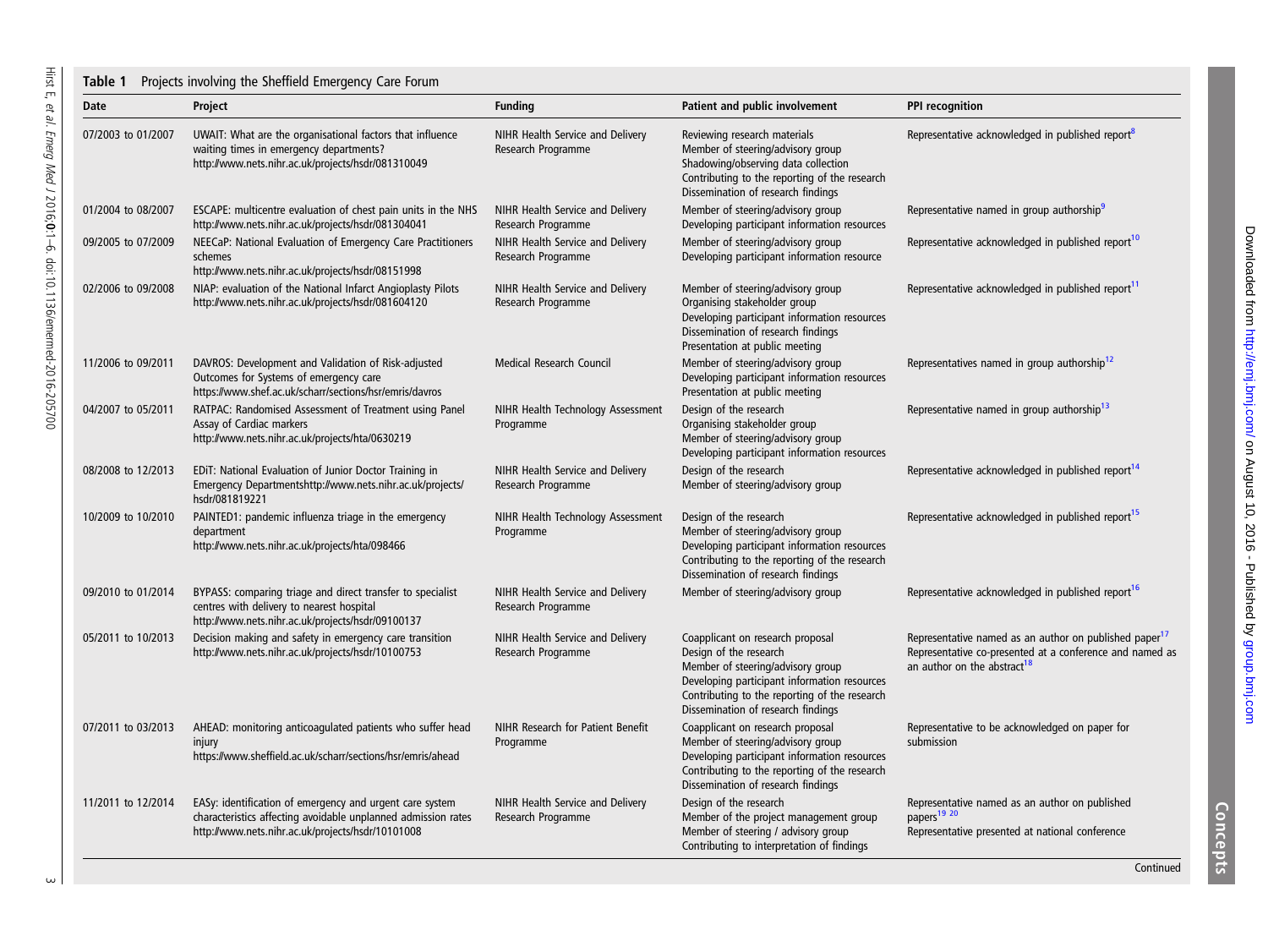<span id="page-3-0"></span>

| Table 1 Continued |                                                                                                                                |                                                |                                                                                                                                                                                                                                               |                                                                                                                                                                                           |
|-------------------|--------------------------------------------------------------------------------------------------------------------------------|------------------------------------------------|-----------------------------------------------------------------------------------------------------------------------------------------------------------------------------------------------------------------------------------------------|-------------------------------------------------------------------------------------------------------------------------------------------------------------------------------------------|
| Date              | Project                                                                                                                        | Funding                                        | Patient and public involvement                                                                                                                                                                                                                | PPI recognition                                                                                                                                                                           |
|                   |                                                                                                                                |                                                | Contributing to the reporting of the research<br>Dissemination of research findings<br>Lay summary produced for public<br>dissemination                                                                                                       |                                                                                                                                                                                           |
| 06/2011 to date   | S<br>http://www.nihr.ac.uk/funding/fundingdetails.htm?postid=2196<br>PhOEBE: Pre-Hospital Outcomes for Evidence Based Evaluati | NIHR Programme Grants for Applied<br>Research  | Developing participant information resources<br>Contributing to the reporting of the research<br>Co-designed and facilitated a PPI event<br>Member of steering/advisory group<br>Dissemination of research findings<br>Design of the research | Representative to be coauthor on paper for submission<br>Representative named as an author on conference<br>Representative presented at national conference<br>presentation <sup>21</sup> |
| 08/2012 to date   | PAINTED2: PAndemic INfluenza Triage in the Emergency<br>http://www.nets.nihr.ac.uk/projects/hta/114607<br>Department           | NIHR Health Technology Assessment<br>Programme | Developing participant information resources<br>Contributing to the reporting of the research<br>Member of steering/advisory group<br>Design of the research                                                                                  | PPI representative acknowledged in published report <sup>22</sup>                                                                                                                         |
|                   | NIHR, National Institute for Health Research; PPI, patient & public involvement                                                |                                                |                                                                                                                                                                                                                                               |                                                                                                                                                                                           |

#### Box 2 What does Sheffield Emergency Care Forum provide?

The principal aims of the forum are to gain improvements in health services for all patients and carers, to provide a patient perspective and to look after the interests of patients during the whole of the research process.

These are achieved by providing:

- $\blacktriangleright$  Enthusiastic and committed members with wide-ranging knowledge of local health services, particularly in prehospital and emergency care
- $\triangleright$  Experience in the reviewing of funding proposals as lay people
- ▶ Members with links with other public involvement groups
- $\triangleright$  Ideas of how to involve more public and patients in clinical research
- $\triangleright$  Ideas for the dissemination of findings to the general public to create more interest in health service research
- ▸ Review of research proposals to determine feasibility, acceptability and relevance to patients and the public
- $\blacktriangleright$  Review of patient and public materials, such as plain language summaries, consent forms and information sheets
- ▶ Patient and public perspectives on ethical issues
- ▸ Public representation on steering committees or management groups
- ▸ Involvement in research processes, such as identifying study participants, helping to facilitate focus groups and involvement in prioritisation or consensus processes
- ▸ Dissemination of research findings, including distributing leaflets, public meetings and media contact

local hospital and have been trained 'on the job' by researchers when necessary. Acquiring funding for formal training courses remains a challenge.

- ▸ Clerical work: organising meetings, maintaining the website, answering queries from researchers and providing input to grant applications all require substantial clerical work and coordination of the group. This represents a substantial burden for a volunteer coordinator. Clerical support can be provided by academic or healthcare organisations but formal adoption by an organisation could threaten the group's independence.
- ▸ Equality and diversity: the forum tries to recruit members from a diverse local population but ensuring representation from the younger, male or non-white population is challenging. The reasons for this are not clear but similar demographics are common in other voluntary organisations. The relative lack of male members may reflect more limited opportunities for men due to poorer health, later age of retirement or less involvement in part-time work.
- ▸ Communication: research is very dependent upon electronic communication and is usually undertaken by academics in institutions with excellent information technology (IT) support. Public representatives with limited IT support or literacy may struggle to engage with communication.
- ▸ Freedom of expression: public representatives need to be independent of researchers and the interventions or services they are evaluating. They expect to be able to express their opinions of research, healthcare and health services. This could be problematic if researchers were unwilling to accept criticism or organisations were concerned about bad publicity.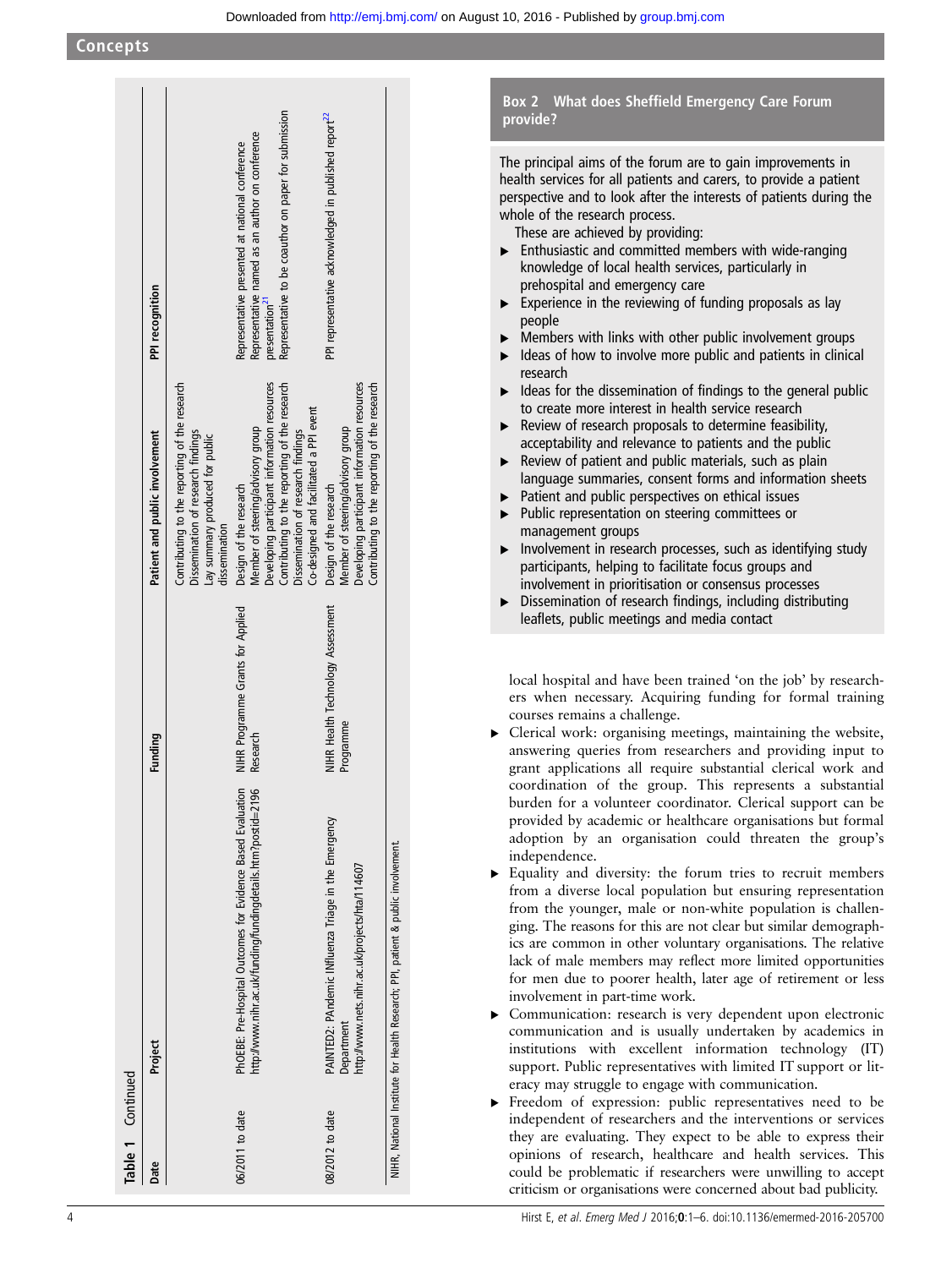#### <span id="page-4-0"></span>Box 3 Public involvement in EASy (the Emergency Admissions Study)

The EASy was funded by the UK National Institute for Health Research to explore variation in avoidable emergency admissions between different emergency and urgent care systems in England. It used mixed methods to seek explanations for variation in potentially avoidable emergency admissions. A regression model was used to identify predictors of admission rate and then in-depth case studies were undertaken in six systems to identify factors that might explain variation that was not accounted for by the model.

Members of Sheffield Emergency Care Forum:

- ▸ Commented and advised upon the initial proposal and ethical issues
- ▸ Joined the project management group
- $\triangleright$  Joined the study advisory group
- $\triangleright$  Coauthored published papers from the study<sup>[19 20](#page-5-0)</sup>
- $\triangleright$  Wrote a plain language summary of the study findings
- ▸ Distributed the plain language summary to over 200 locations in Sheffield (medical centres, pharmacies, libraries, waiting rooms, public organisations and the Clinical Commissioning Group)
- ▶ Gave a service user presentation to a national conference on emergency admissions

Involvement in EASy went beyond the advisory role and involved delivery of the study, drawing conclusions and disseminating findings. This required different members of the forum to take on different roles. One member became part of the research team ( joining the project management group, coauthoring papers and disseminating findings), while another remained independent as a member of the study advisory group.

#### The future

Having been successfully established the forum now faces the challenge of ensuring that it is sustainable. This will require new members joining the group and existing members taking active roles in running of the group. Funding will be required to ensure that members are not left out of pocket, which in turn requires the forum to continue to be involved in successful funding applications. Training will be required to ensure new and existing members continue to find involvement fulfilling and worthwhile. The most important requirement, however, is likely to be an emergency care research community that values and respects the role of patient and public representatives, and recognises the importance of public involvement in research.

#### THE FUTURE OF PUBLIC INVOLVEMENT IN EMERGENCY CARE RESEARCH

The development of the Sheffield Emergency Care Forum reflects increasing public involvement in emergency care research. Similar groups are being developed at other research centres in the UK, while priority setting in emergency medicine research in the UK involves a partnership between a professional association (the Royal College of Emergency Medicine) and a public organisation (the James Lind Alliance).<sup>[23](#page-5-0)</sup> Many research funders expect proposals to include the public perspective and ideally to be based upon public perception of priority and need. Research regulators often regard public involvement as

#### Box 4 Public involvement in PhOEBE (Pre-hospital Outcomes for Evidence Based Evaluation)

The PhOEBE project is a 5-year research programme which aims to develop new ways of measuring the quality, performance and impact of prehospital care provided by ambulance services. Public representatives were involved with the initial study design and were coapplicants on the funding application. A patient and public reference group was created at the outset to independently consider relevant issues and advise the research team. The public and patient reference group has three patient representatives; two from the Sheffield Emergency Care Forum and an expert patient advisor.

Members of Sheffield Emergency Care Forum (as part of the reference group):

- ▸ Commented and advised upon the initial proposal and ethical issues
- $\blacktriangleright$  Joined the project management group
- Joined the study steering committee
- ▸ Co-designed and co-facilitated a patient and public consensus event
- ▸ Co-designed a study poster—published conference abstract<sup>[21](#page-5-0)</sup>
- $\triangleright$  Coauthored a paper from the study (submitted)
- ▸ Wrote a plain language summary of the study findings
- $\triangleright$  Gave a service user poster presentation to a national conference

Involvement in the PhOEBE programme went beyond consultation and collaboration towards partially user-lead public involvement. The reference group worked with the research team to co-design an event to obtain public feedback on complex, little known aspects of ambulance service performance measurement. This required public representatives to use their own networks to recruit wider public participants and write a 'jargon busting' glossary of research terms and lay summaries of the performance measures. Public representatives co-facilitated small group discussions helping participants understand and engage in the event. The co-designed public event demonstrated the public representatives' high level of commitment and willingness to take on new design, facilitation and dissemination activities.

necessary to show evidence of respect for the dignity and autonomy of patients. Research impact may be judged in terms of public engagement and understanding of the findings. These are all good reasons why researchers increasingly need to develop ways of involving the public in their research, but the main reason is that public involvement results in better quality research.[3 4](#page-5-0) To do so it needs to be more than just a 'tick box' exercise. It needs to ensure that members of the public are fully engaged and supported. This requires researchers to commit time and ensure appropriate support, especially in terms of funding and training. This article hopefully shows the benefits that can be achieved when public representatives are fully engaged and supported.

Twitter Follow Andy Irving at [@irvingad82](http://twitter.com/irvingad82)

Acknowledgements We thank Alicia O'Cathain, Janette Turner and Sue Mason for their comments on this paper.

Contributors SG conceived the idea for the paper. EH collected information about SECF. All three authors contributed to writing the paper and approved the final draft.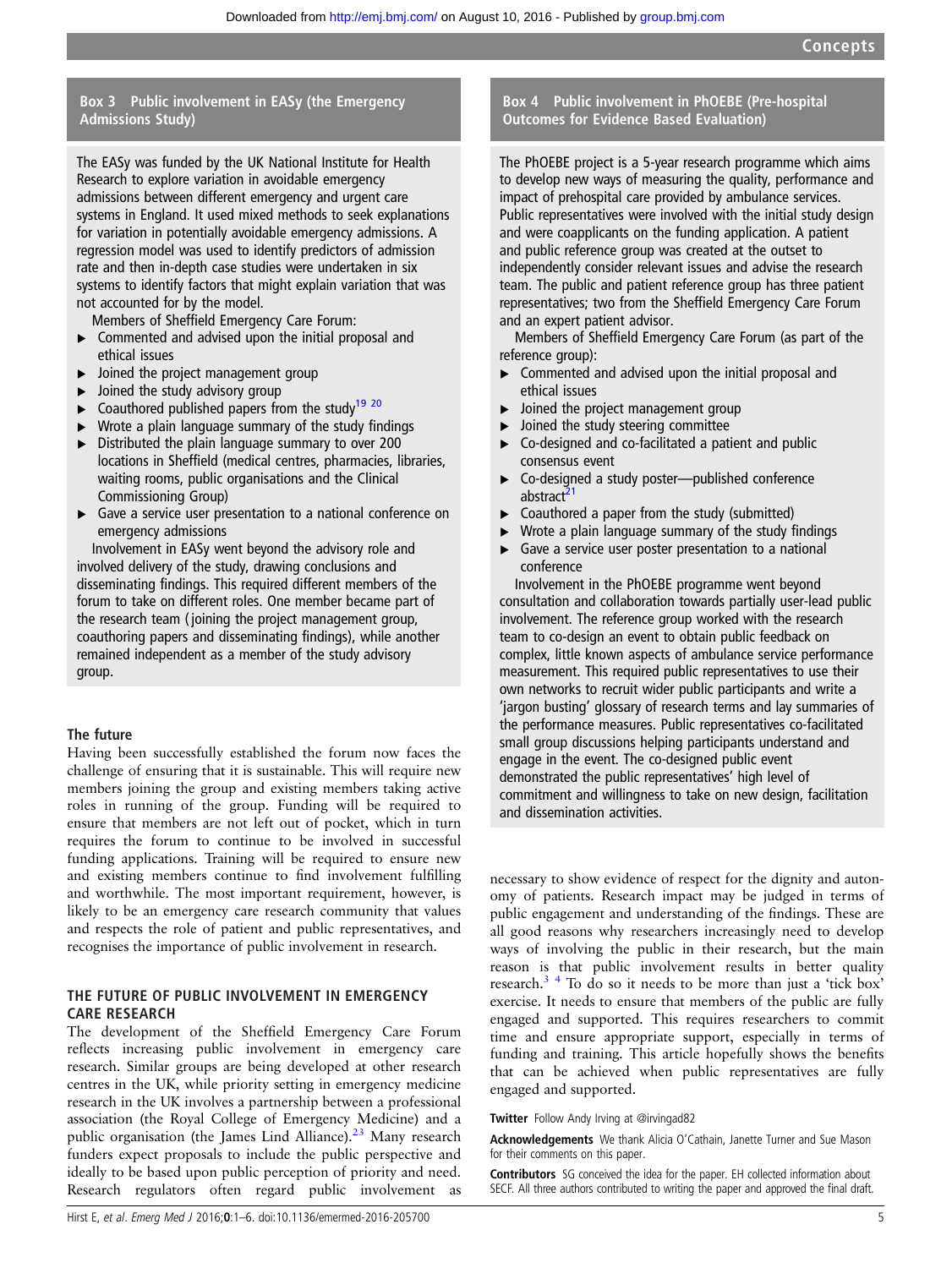#### <span id="page-5-0"></span>**Concepts**

#### Competing interests None declared.

Provenance and peer review Not commissioned; internally peer reviewed.

#### **REFERENCES**

- 1 INVOLVE. Briefing notes for researchers: involving the public in NHS, public health and social care research. Eastleigh: INVOLVE, 2012.
- 2 Thornton H. Patient and public involvement in clinical trials. **[BMJ](http://dx.doi.org/10.1136/bmj.39547.586100.80) 2008**;336:903.
- 3 Brett J, Staniszewska S, Mockford C, et al. Mapping the impact of patient and public involvement on health and social care research: a systematic review. [Health](http://dx.doi.org/10.1111/j.1369-7625.2012.00795.x) [Expect](http://dx.doi.org/10.1111/j.1369-7625.2012.00795.x) 2014;17:637–50.
- 4 Brett J, Staniszewska S, Mockford C, et al. A systematic review of the impact of patient and public involvement on service users, researchers and communities. [Patient](http://dx.doi.org/10.1007/s40271-014-0065-0) 2014;7:387–95.
- 5 National Cancer Research Institute. Impact of Patient, Carer and Public Involvement in Cancer Research. 2012. [http://www.ncri.org.uk/wp-content/uploads/2013/07/](http://www.ncri.org.uk/wp-content/uploads/2013/07/2012-NCRI-PPI-report.pdf) [2012-NCRI-PPI-report.pdf](http://www.ncri.org.uk/wp-content/uploads/2013/07/2012-NCRI-PPI-report.pdf) (accessed 01 Dec 2015)
- 6 Coats TJ. Recruiting to 'time and target' in emergency care research. [Emerg Med J](http://dx.doi.org/10.1136/emermed-2012-202032) 2013;30:609–10.
- 7 Johnson R, Kuczawski M, Mason S. Why is it so difficult to recruit patients to research in emergency care? Lessons from the AHEAD study. [Emerg Med J](http://dx.doi.org/10.1136/emermed-2014-204401) 2016;33:52-6.
- 8 What are the organisational factors that influence waiting times in Emergency Departments? Report for the National Co-ordinating Centre for NHS Service Delivery and Organisation R&D (NCCSDO), 2007.
- 9 Goodacre S, Cross E, Lewis C, et al, ESCAPE Research Team. Effectiveness and safety of chest pain assessment to prevent emergency admissions: the ESCAPE cluster randomised trial. [BMJ](http://dx.doi.org/10.1136/bmj.39325.624109.AE) 2007;335:659–62.
- 10 A Multi-Centre Community Intervention Trial to Evaluate the Clinical and Cost Effectiveness of Emergency Care Practitioners. Report for the National Co-ordinating Centre for NHS Service Delivery and Organisation R&D (NCCSDO), 2009.
- 11 Goodacre S, Sampson F, Carter A, et al. Evaluation of the National Infarct Angioplasty Project. Report for the National Co-ordinating Centre for NHS Service Delivery and Organisation R&D (NCCSDO), 2008.
- 12 Goodacre S, Wilson R, Shephard N, et al. Derivation and validation of a risk adjustment model for predicting seven day mortality in emergency medical

admissions: mixed prospective and retrospective cohort study. **[BMJ](http://dx.doi.org/10.1136/bmj.e2904)** 2012;344: e2904.

- 13 Goodacre SW, Bradburn M, Cross E, et al, RATPAC research team. The Randomised Assessment of Treatment using Panel Assay of Cardiac markers (RATPAC Trial): a randomised controlled trial of point-of-care cardiac markers in the emergency department. [Heart](http://dx.doi.org/10.1136/hrt.2010.203166) 2011;97:190–6.
- 14 Mason S, O'Keeffe C, Carter A, et al. An evaluation of foundation doctor training: a mixed-methods study of the impact on workforce well-being and patient care [the Evaluating the Impact of Doctors in Training (EDiT) study]. [Health Serv Deliv Res](http://dx.doi.org/10.3310/hsdr01150) 2013;1:1–208.
- 15 Goodacre S, Challen K, Wilson R, et al. Evaluation of triage methods used to select patients with suspected pandemic influenza for hospital admission: cohort study. [Health Technol Assess](http://dx.doi.org/10.3310/hta14460-03) 2010;14:173–236.
- 16 Pickering A, Cooper K, Harnan S, et al. Comparison of direct transfer to specialist care centres with delivery to the nearest hospital: a systematic review and economic evaluation. Final report. NIHR Service Delivery and Organisation programme, 2014.
- 17 O'Hara R, Johnson M, Hirst E, et al. A qualitative study of decision-making and safety in ambulance service transitions. Health Serv Deliv Res 2014;2.
- 18 O'Hara R, Hirst E, Johnson M, et al. Service user perspectives on patient safety in the ambulance service. *[Emerg Med J](http://dx.doi.org/10.1136/emermed-2015-204880.2)* 2015;32:e12.
- 19 O'Cathain A, Knowles E, Maheswaran R, et al. A system-wide approach to explaining variation in potentially avoidable emergency admissions: national ecological study. **[BMJ Qual Saf](http://dx.doi.org/10.1136/bmjqs-2013-002003) 2014;23:47-55.**
- 20 O'Cathain A, Knowles E, Maheswaran R, et al. Hospital characteristics affecting potentially avoidable emergency admissions: national ecological study. [Health Serv](http://dx.doi.org/10.1177/0951484814525357) [Manage Res](http://dx.doi.org/10.1177/0951484814525357) 2013;26:110–18.
- 21 Irving A, Broadway-Parkinson A, Marsh M, et al. Revolution in PPI or revolt? A meeting of minds or a clash of opinions. [Emerg Med J](http://dx.doi.org/10.1136/emermed-2015-204980.10) 2015;32:e15.
- 22 Goodacre S, Irving A, Wilson R, et al. The PAndemic INfluenza Triage in the Emergency Department (PAINTED) pilot cohort study. [Health Technol Assess](http://dx.doi.org/10.3310/hta19030) 2015;19:v–xxi, 1–69.
- 23 Smith JE, Morley R. The emergency medicine research priority setting partnership. [Emerg Med J](http://dx.doi.org/10.1136/emermed-2015-205353) 2015;32:830.